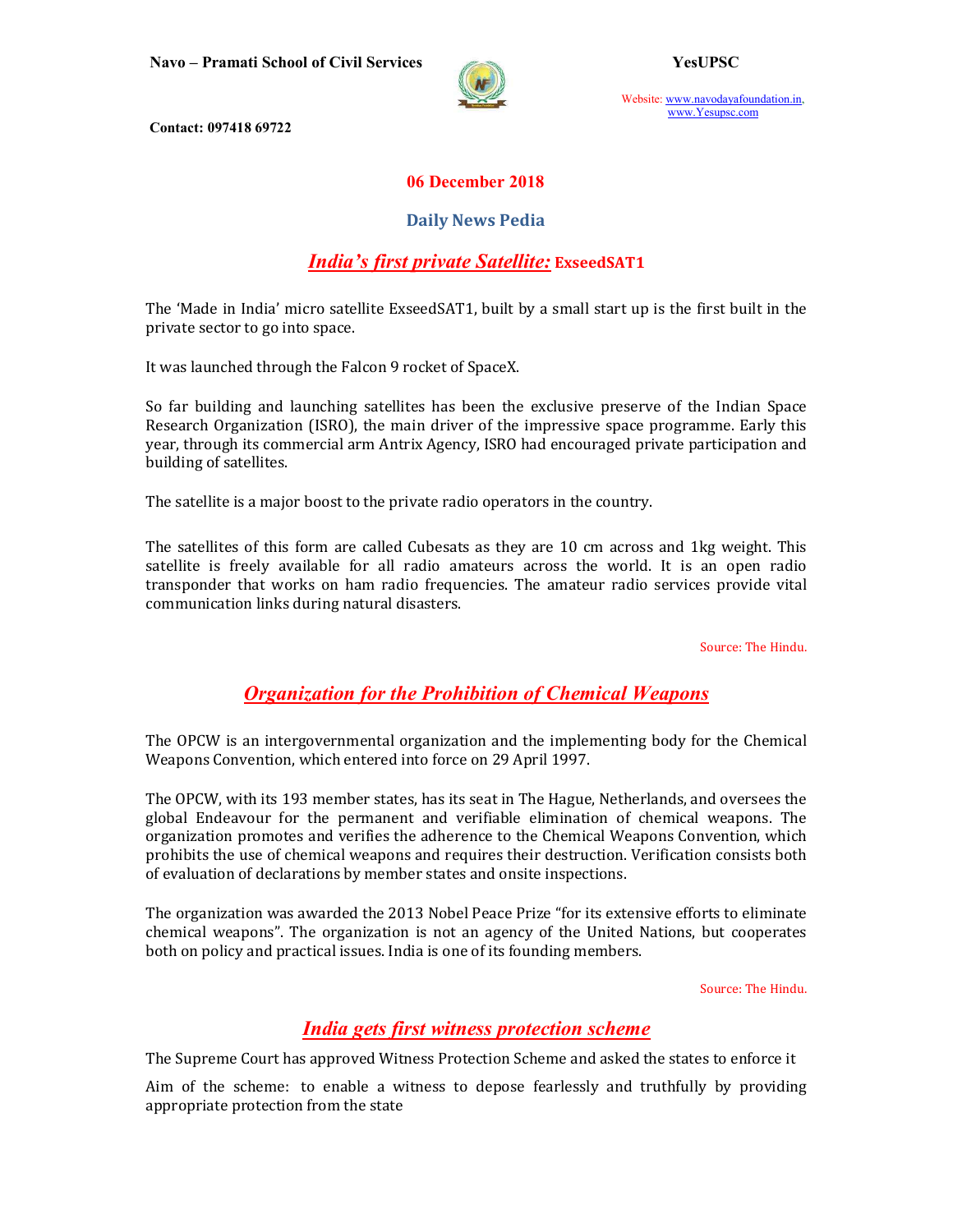The programme identifies "three categories of witnesses as per threat perception":

- $\triangleright$  Category A: Those cases where threat extends to life of witness or family members during investigation, trial or even thereafter.
- $\triangleright$  Category B: Those cases where the threat extends to safety, reputation or property of the witness or family members during the investigation or trial
- $\triangleright$  Category C: Cases where the threat is moderate and extends to harassment or intimidation of the witness or his family members, reputation or property during the investigation, trial or thereafter.

The expenses for the programme will be met from a Witness Protection Fund to be established by states and Union Territories. The scheme would serve as the 'law' under Article 141/142 of the Constitution, until suitable Parliamentary and/or State Legislations on the subject is enacted

Source: The Hindu.

## First baby born via uterus transplanted from dead donor

World's first baby born after uterus transplant from deceased donor in Brazil.

According to Lancet report, a mother who received a uterus transplant from a dead donor gave birth to a healthy baby via caesarean section. Currently, uterus donation is only available for women with family members who are willing to donate.

Until recently, the only options available to women with so-called uterine infertility were adoption or the services of a surrogate mother. The first successful childbirth following uterine transplant from a living donor took place in 2014 in Sweden

The report shows that uterus transplants from deceased donors are feasible and may open access for all women with uterine infertility, without the need for live donors. Previously, there have been 10 other uterus transplants from dead donors attempted in the United States, Czech Republic and Turkey, but this is the first to result in a live birth.

Source: The Hindu.

#### Extreme weather report suggests neighbours worse hit than India

Climate Risk Index (CRI) developed by German watch analyses impacts of extreme weather events, in terms of fatalities and economic losses.

According to report India is 14th most affected countries by extreme weather events in the last 20 years. India's neighbour Myanmar, Bangladesh, Pakistan and Nepal are even more affected. For the period from 1998 to 2017 Puerto Rico, Honduras and Myanmar rank highest.

Climate Risk Index: Index analyse number of deaths per 1, 00,000 inhabitants, extent of financial losses and loss per unit of Gross Domestic Product (GDP) of countries. In the present analysis, only weather related events – storms, floods and temperature extremes (heat and cold waves) – are incorporated. Geological incidents like earthquakes, volcanic eruptions or tsunamis, for which data is also available, are not relevant in this context as they do not depend on the weather.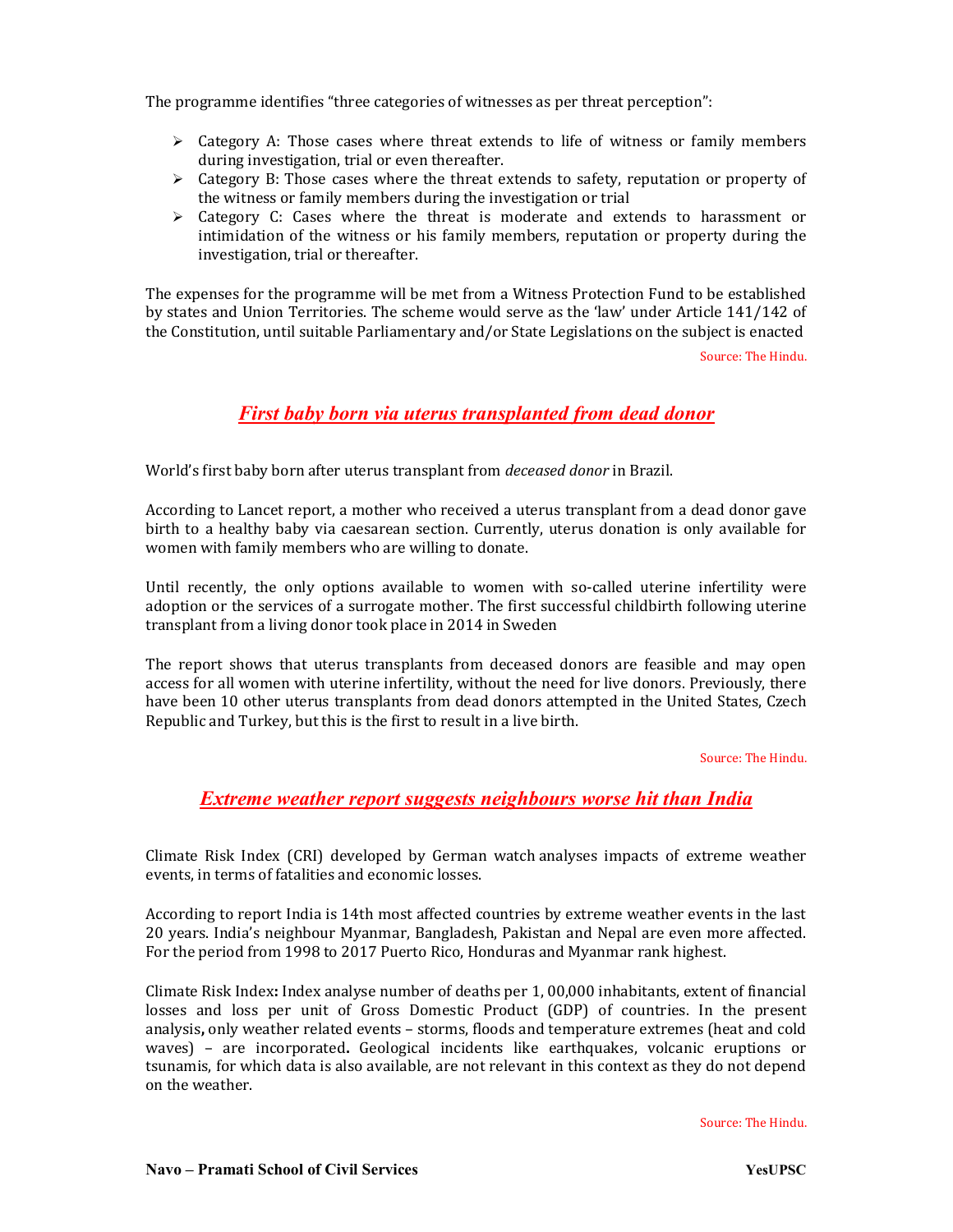# Editorial

#### To Read

#### Climate change: moving talks to action

With the 40-year-old environmental law framework no longer acceptable, do we need a new one?

With scientific clarity on the catastrophic adverse effects of climate change, and those responsible reneging on their promises, do we need a new framework for human well-being within global ecological limits?

Developed countries, with one-fifth the population, are responsible for half of global emissions. Their refusal to share technologies and financial resources, and the US, with 5% of the population responsible for 20% of emissions, pushing for similar obligations under the Paris treaty of 2015 creates an existential crisis for other countries.

Unfortunately, the information flowing to the public deals with the symptoms, not the causes of the problem. The United Nations is focusing on the "emissions gap", urging countries collectively to do more, skirting the key issue of who should do what, when and how. Researchers are more nuanced, acknowledging that India and China are doing more than their fair share, yet shying away from highlighting why the US and the EU are not doing more. NGOs are fixated on keeping the rise in global temperature limited to 1.5-2°C, ignoring that energy- and emissions-intensive infrastructure are essential for dealing with adverse effects. Unravelling politics from science is not easy because of the way the issue was framed.

Climate change first came onto the global policy agenda in the 1980s when Europe organized conferences on global environmental impacts of energy use. The US reshaped the talks by establishing the Intergovernmental Panel on Climate Change in 1988, linking it to the World Meteorological Organization and the atmospheric sciences, and not to the United Nations Environment Programme. It reframed the problem in terms of temperature increase and brought in developing countries. This strategic thinking also effectively kept out the social sciences and issues of distribution. Consequently, peaking of global emissions focused on developing countries' use of coal rather than sharp reductions in developed countries' much larger and still growing transport emissions.

The defining feature of climate negotiations has been steady dilution of commitments of developed countries legitimized through multilateral negotiations, reflecting the global political and economic power balance. In 1992, when the climate treaty was being negotiated, the US insisted on three conditions. First, it would not accept any notion of "responsibility" and developing countries, including India, diluted the agreed principle of "common but differentiated responsibilities" by adding "respective capabilities". Second, per-capita emissions would not be a benchmark as it focused on lifestyles, which are not up for negotiation. Third, there will be no commitments for transfer of financial resources and technology. In the current negotiations, developing countries will again "compromise" to keep the treaty alive, as developed countries are not moving forward on providing the agreed upon finance and technology.

Multilateral environmental cooperation is based on trust as these treaties do not have a dispute settlement mechanism. The Kyoto Protocol in 1997, despite self-determined targets, led to the US' pull-out and its second commitment period is yet to come into force with the EU dragging its feet. The Paris Agreement ended differentiation as a principle but the compromises led to retention of elements, including provision of finance and technology, as a trade-off to developing countries agreeing to reduce emissions. Developed countries' continuing opposition to include these items in the rules raises questions on their commitment to multilateral cooperation. The re-emergence of China led to the first modification in the framework with a deal between the US and China, enabling the Paris Agreement. China balanced others' historical emissions with its